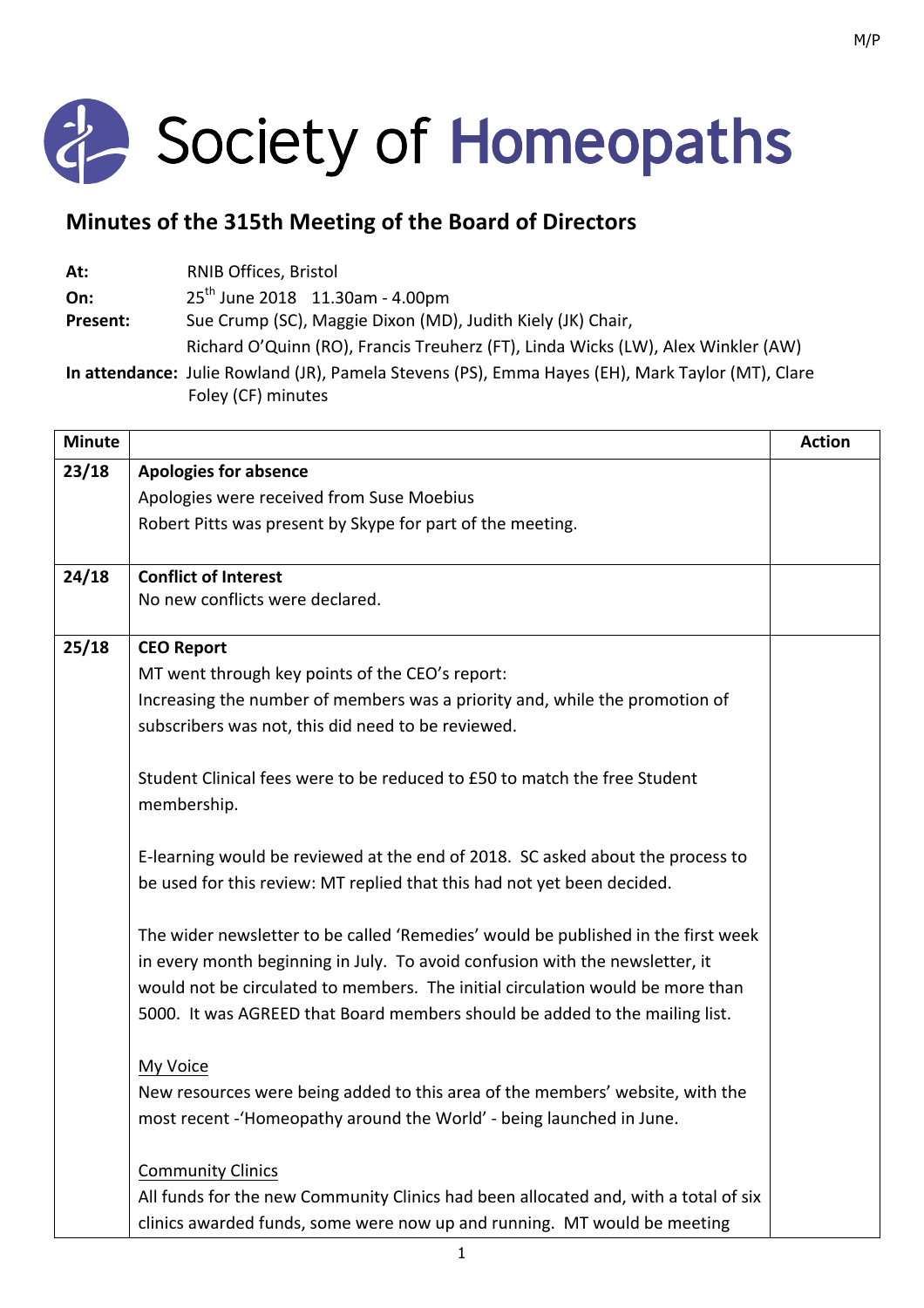| with Cristal Sumner to explore how to help prolong the life of the clinics.         | <b>MT</b> |
|-------------------------------------------------------------------------------------|-----------|
| <b>Professional Standards</b>                                                       |           |
| SC remarked that there had been a long delay with the last PSA re-accreditation,    |           |
| and asked when the next application would be due. MT confirmed that the             |           |
| deadline for the next PSA application would be February 2019.                       |           |
|                                                                                     |           |
| SC asked whether there would be a point when it was not feasible for the Society    |           |
| to continue with the re-accreditation process. The feedback currently from          |           |
| members was generally positive and members did value the Society being              |           |
| accredited by the PSA.                                                              |           |
|                                                                                     |           |
| Further discussion took place about the advantages and disadvantages and the        |           |
| organisational structure of the PSA.                                                |           |
| MT proposed that it would be sensible to analyse and reassess the whole             |           |
| accreditation process at some point. This would be something to consider            |           |
| inserting into the Strategic Plan.                                                  | <b>MT</b> |
|                                                                                     |           |
| MT said that one of the conditions of the PSA re-accreditation was for the Society  |           |
| to make a statement publicly about CEASE. The statement had now been                |           |
| uploaded onto the website, under the page 'Position Statements'. MT also said       |           |
| that the Society had made contact with all its members who practise CEASE. On       |           |
| the whole, this process had not created too much negativity.                        |           |
| LW added that Homeopathy Facebook pages had been positive towards the               |           |
| Society in relation to the CEASE statement. MT said that staff would continue to    |           |
| keep in contact with all members who practise CEASE.                                |           |
|                                                                                     |           |
| <b>Professional Conduct</b>                                                         |           |
| The recent professional conduct case was now closed, with the appeal being          |           |
| dismissed. The solicitors had written to say that no further action would be taken. |           |
| In relation to 7.4, SC asked when the Code of Ethics would be updated. EH           |           |
| confirmed that it would be ready for the Autumn term.                               |           |
|                                                                                     |           |
| <b>Public Affairs</b>                                                               |           |
| Judicial review - Overall, it was felt that the review had been worthwhile although |           |
| the outcome ruled against homeopathy. It was hoped that the NHS would take          |           |
| note.                                                                               |           |
|                                                                                     |           |
| MT said the review was only against prescribing remedies but there was a concern    |           |
| that sceptics and others would consider this ruling as being against homeopathy     |           |
| itself.                                                                             |           |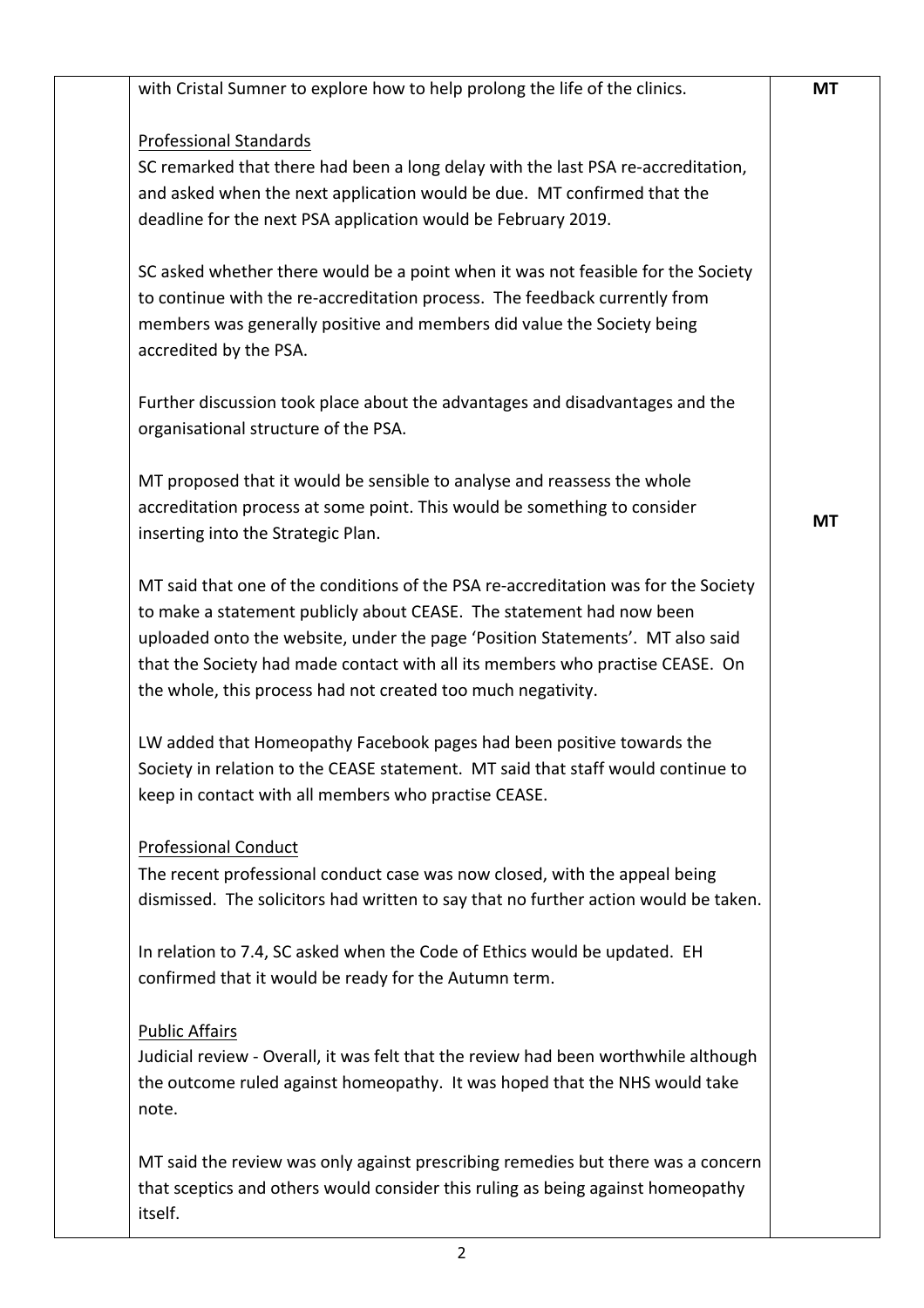|       | MT asked if there were any further questions about his report.                                                                                                                                                                                                                                                               |            |
|-------|------------------------------------------------------------------------------------------------------------------------------------------------------------------------------------------------------------------------------------------------------------------------------------------------------------------------------|------------|
|       | JK asked why three student clinicals had gone back to student status. JR said<br>those members had secured cheaper insurance elsewhere. This would not be an<br>issue going forward as the student clinical fees were to be reduced.                                                                                         |            |
|       | FT asked if the Forum was working. PS said that the Society had been waiting for<br>technical issues to be addressed by the web agency. This had meant a delay with<br>some of the outstanding issues and those had been completed. User names had<br>also been updated, so members were now able to tag others in messages. |            |
|       | PS had also asked the web agency if we could increase the size available for<br>attachments and this should be completed shortly.                                                                                                                                                                                            | <b>PS</b>  |
|       | LW asked if members could be notified if the Forum could be used on phones as<br>well.                                                                                                                                                                                                                                       | <b>PS</b>  |
|       | The Board NOTED the report and thanked MT.                                                                                                                                                                                                                                                                                   |            |
|       |                                                                                                                                                                                                                                                                                                                              |            |
| 26/18 | <b>Strategic Plan</b><br>MT said that the purpose of the report was to agree the main 'themes' for the<br>2019-21 Strategic Plan. The outline of the Plan would be submitted to the<br>next Board meeting in September.                                                                                                      |            |
|       | The 4 themes of the previous Plan were: Professional Standards, Marketing of<br>Homeopathy, Services to members and Sustaining the Society. The Board had<br>discussed various broad themes at the May Residential, and had put together<br>seven in order of priority.                                                      |            |
|       | Discussion took place about possible themes and the four main ones<br>suggested were:<br>Helping members be more successful<br>1.<br>Greater engagement with members<br>2.<br>3. Sustaining the Society<br>4. Building professional confidence                                                                               |            |
|       | Further discussion took place and it was agreed that Board members would look<br>at the list of ideas listed in 4.2 and report back on which ones would be included<br>in the larger themes identified above.                                                                                                                | <b>ALL</b> |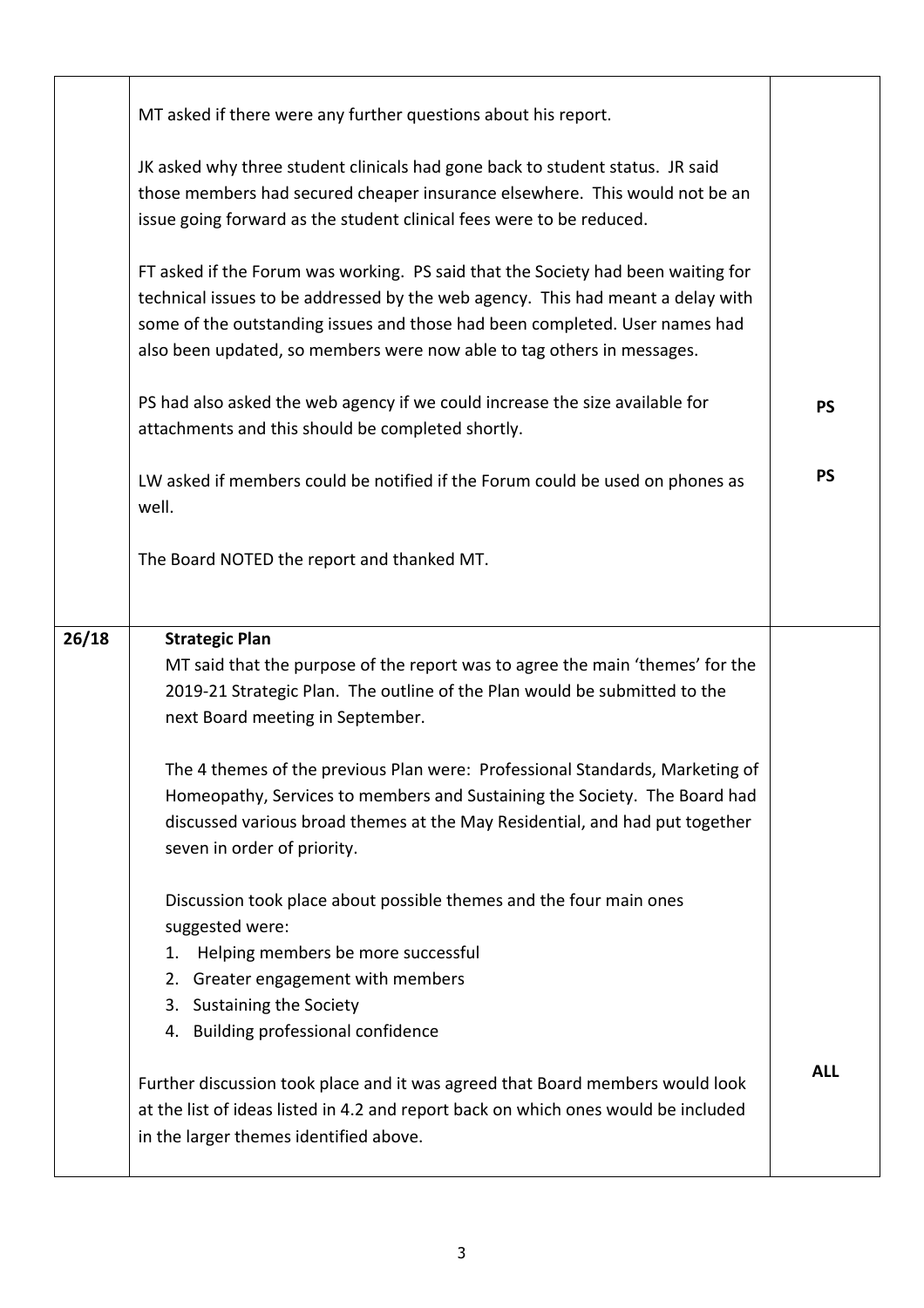| 27/18 | <b>Establishing a CAM Forum</b>                                                               |    |
|-------|-----------------------------------------------------------------------------------------------|----|
|       | MT explained the purpose of the report; to establish whether it would be useful               |    |
|       | to explore a CAM Forum and bring together the five disciplines which had                      |    |
|       | previously constituted the CCAM (Council for Complementary and Alternative                    |    |
|       | Medicine).                                                                                    |    |
|       |                                                                                               |    |
|       | The Board AGREED MT should explore the possibility of creating a new Forum                    | MT |
|       | with the five organisations, as discussed.                                                    |    |
|       |                                                                                               |    |
| 28/18 | <b>Publication of Board Minutes</b>                                                           |    |
|       | MT explained the new process of the publication of minutes, which was to have                 |    |
|       | three versions: one each for the Board, Members and the Public.                               |    |
|       |                                                                                               |    |
|       | MT asked whether the Board would be happy to confirm the Board version then                   |    |
|       | he would then redact the other two versions.                                                  |    |
|       |                                                                                               |    |
|       | SC said that she would like to see all versions before they were published. It was            |    |
|       | AGREED that the members' and public versions would also be circulated and, if                 |    |
|       | Board members hadn't commented by a specified deadline, they would then be                    |    |
|       | published.                                                                                    |    |
|       |                                                                                               |    |
| 29/18 | <b>Society Management Accounts</b>                                                            |    |
|       | JR explained that membership fees were currently below budget and it was hoped                |    |
|       | that next half of the year would see the actual figures more in line with the                 |    |
|       | budgeted ones.                                                                                |    |
|       |                                                                                               |    |
|       | MT noted that the recent annual conference was a success in financial terms,                  |    |
|       | making a profit of £6K. Other sources of income were in line with expectations at             |    |
|       | this stage.                                                                                   |    |
|       |                                                                                               |    |
|       | AW asked what were the determining factors for the success of the conference.                 |    |
|       | PS thought that the 40 <sup>th</sup> anniversary was a major factor for its success, bringing |    |
|       | together members who hadn't attended Society's conferences for a while. Being                 |    |
|       | located in London and the programme content were thought to be other factors.                 |    |
|       | MT added that having the Magic Pills premiere on the Friday night worked well.                |    |
|       |                                                                                               |    |
|       | All agreed that having the event start on the Friday night brought a good feel to             |    |
|       | event as a whole.                                                                             |    |
|       |                                                                                               |    |
|       | Marcus Christo has agreed to be the Conference Programme Consultant for the                   |    |
|       | 2019 Conference to be held in Oxford.                                                         |    |
|       |                                                                                               |    |
|       | The Board NOTED the report.                                                                   |    |
|       |                                                                                               |    |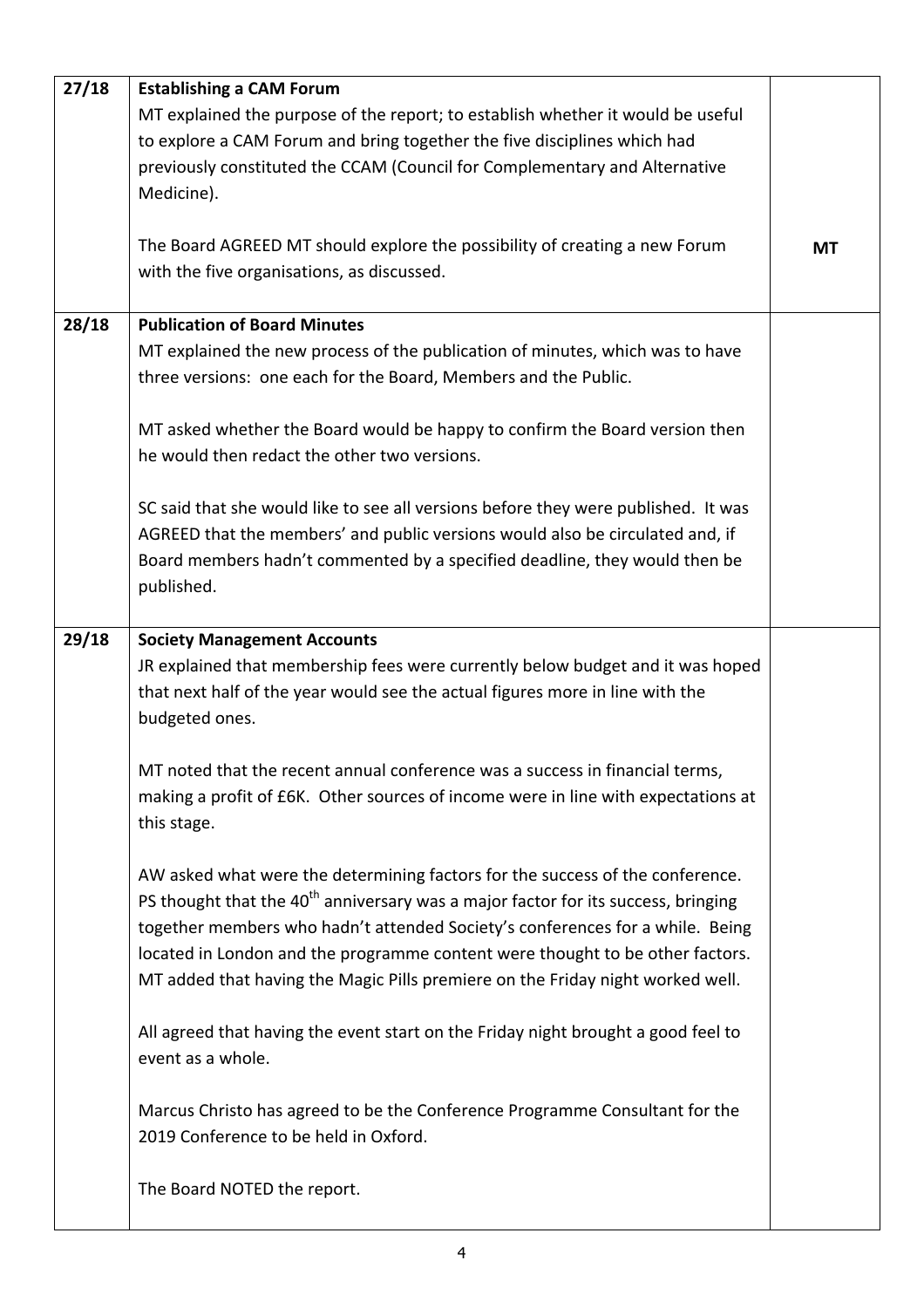| 30/18 | <b>Risk Management</b>                                                                               |           |
|-------|------------------------------------------------------------------------------------------------------|-----------|
|       | MT explained that the SMT had been looking at section 6 covering PSA                                 |           |
|       | accreditation.                                                                                       |           |
|       |                                                                                                      |           |
|       |                                                                                                      |           |
|       | RO commented that the process of looking at certain sections one at a time was                       |           |
|       | working well.                                                                                        |           |
|       |                                                                                                      |           |
|       | The Board AGREED to add an action to the Risk Matrix under the heading of PSA,                       |           |
|       | as follows:                                                                                          |           |
|       | 'Continue to foster strong communications with the PSA through regular                               |           |
|       | communication, and the provision of updates as to planned process changes.'                          |           |
|       |                                                                                                      |           |
|       |                                                                                                      |           |
| 31/18 | Minutes of the 314th meeting held on the 11 <sup>th</sup> May 2018                                   |           |
|       | The minutes were AGREED with no matters arising.                                                     |           |
|       |                                                                                                      |           |
| 32/18 | Minutes of the 58 <sup>th</sup> PSC meeting held on the 26 <sup>th</sup> April 2018                  |           |
|       |                                                                                                      |           |
|       | SC asked in reference to 4/18 if this had been actioned. EH confirmed that the                       |           |
|       | SoH Education Team had actioned a procedure for following up on previous                             |           |
|       | recommendations.                                                                                     |           |
|       |                                                                                                      |           |
|       | 6/18 FT asked if members were aware of safeguarding issues. EH responded that                        |           |
|       | this didn't fall under the scope of PSC to action but was something that would be                    | MT/PS     |
|       | beneficial for members to know about. MT and PS would discuss how best to                            |           |
|       | ensure members were aware of safeguarding issues and policies.                                       |           |
|       |                                                                                                      |           |
|       | Further discussion took place about safeguarding. MD said that this should be a                      |           |
|       | priority. LW said that safeguarding should be incorporated into the Strategic Plan                   | <b>MT</b> |
|       | under Building Professional Confidence.                                                              |           |
|       |                                                                                                      |           |
|       | EH mentioned that Liz Wootliff would be having safeguarding training soon.                           |           |
|       |                                                                                                      |           |
|       | It was suggested that it would be beneficial to have a database of members'                          |           |
|       | expertise and involvement in particular projects. PS said this could be                              | <b>PS</b> |
|       | incorporated in the next Membership Survey.                                                          |           |
|       |                                                                                                      |           |
| 33/18 | Minutes of the Public Affairs Committee held on 19 <sup>th</sup> March and 4 <sup>th</sup> June 2018 |           |
|       | SC explained that the main emphasis of the meeting concentrated on the mental                        |           |
|       | health campaign and the planned activities for this were on track.                                   |           |
|       | - The date and venue (London, 17 <sup>th</sup> November) had been confirmed for the                  |           |
|       | symposium, with all but one speaker confirmed.                                                       |           |
|       |                                                                                                      |           |
|       | - More materials had been uploaded to the members' area and a new leaflet                            |           |